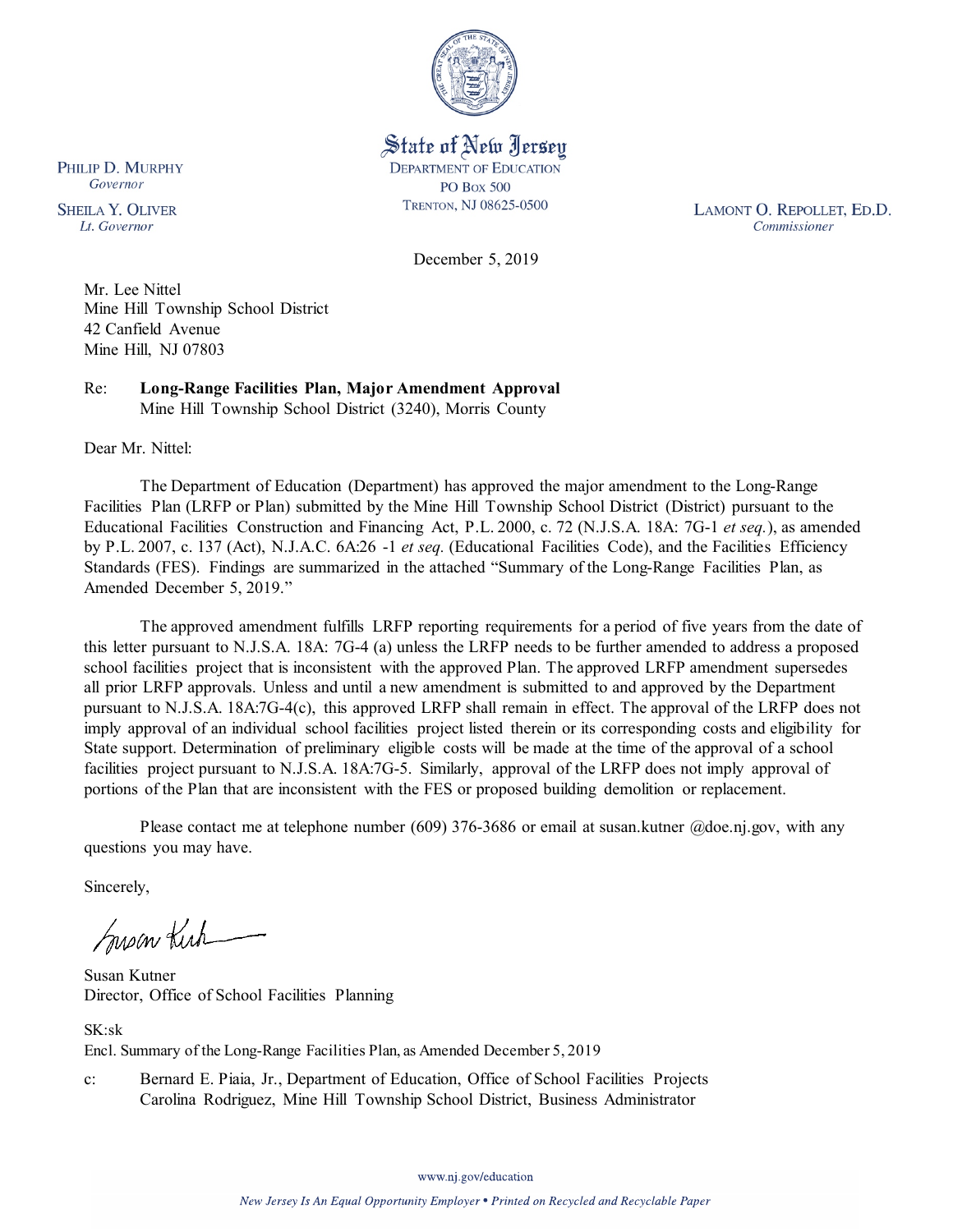# **Mine Hill Township School District (3240) Summary of the Long-Range Facilities Plan, as Amended December 5, 2019**

The Department of Education (Department) has completed its review of the major amendment to the Long-Range Facilities Plan (LRFP or Plan) submitted by the Mine Hill Township School District (District) pursuant to the Educational Facilities Construction and Financing Act, P.L. 2000, c. 72 (N.J.S.A. 18A: 7G-1 *et seq.*), as amended by P.L. 2007, c. 137 (Act), N.J.A.C. 6A:26-1 et seq. (Educational Facilities Code), and the Facilities Efficiency Standards (FES).

The following provides a summary of the District's approved amended LRFP. The summary is based on the standards set forth in the Act, the Educational Facilities Code, the FES, District-reported information in the Department's LRFP reporting system, and supporting documentation. The referenced reports in *italic* text are standard reports available on the Department's LRFP website.

## **1. Inventory Overview**

The District is classified as a Regular Operating District (ROD) for funding purposes. It provides services for students in grades PK-6.

The District identified existing and proposed schools, sites, buildings, rooms, and site amenities in its LRFP. Table 1 lists the number of existing and proposed district schools, sites, and buildings. Detailed information can be found in the *School Asset Inventory Report* and the *Site Asset Inventory Report.*

**As directed by the Department, school facilities projects that have received initial approval by the Department and have been approved by the voters, if applicable, are represented as "existing" in the LRFP.** Approved projects that include new construction and/or the reconfiguration/reassignment of existing program space are as follows: n/a.

|                                              | Existing | <b>Proposed</b> |
|----------------------------------------------|----------|-----------------|
| Number of Schools (assigned DOE school code) |          |                 |
| Number of School Buildings <sup>1</sup>      |          |                 |
| Number of Non-School Buildings <sup>2</sup>  |          |                 |
| Number of Vacant Buildings                   |          |                 |
| Number of Sites                              |          |                 |

## **Table 1: Number of Schools, School Buildings, and Sites**

*1Includes district-owned buildings and long-term leases serving students in district-operated programs 2Includes occupied district-owned buildings not associated with a school, such as administrative or utility buildings*

Based on the existing facilities inventory submitted by the District:

- Schools using leased buildings (short or long-term):  $n/a$
- Schools using temporary classroom units (TCUs), excluding TCUs supporting construction: n/a
- Vacant/unassigned school buildings: n/a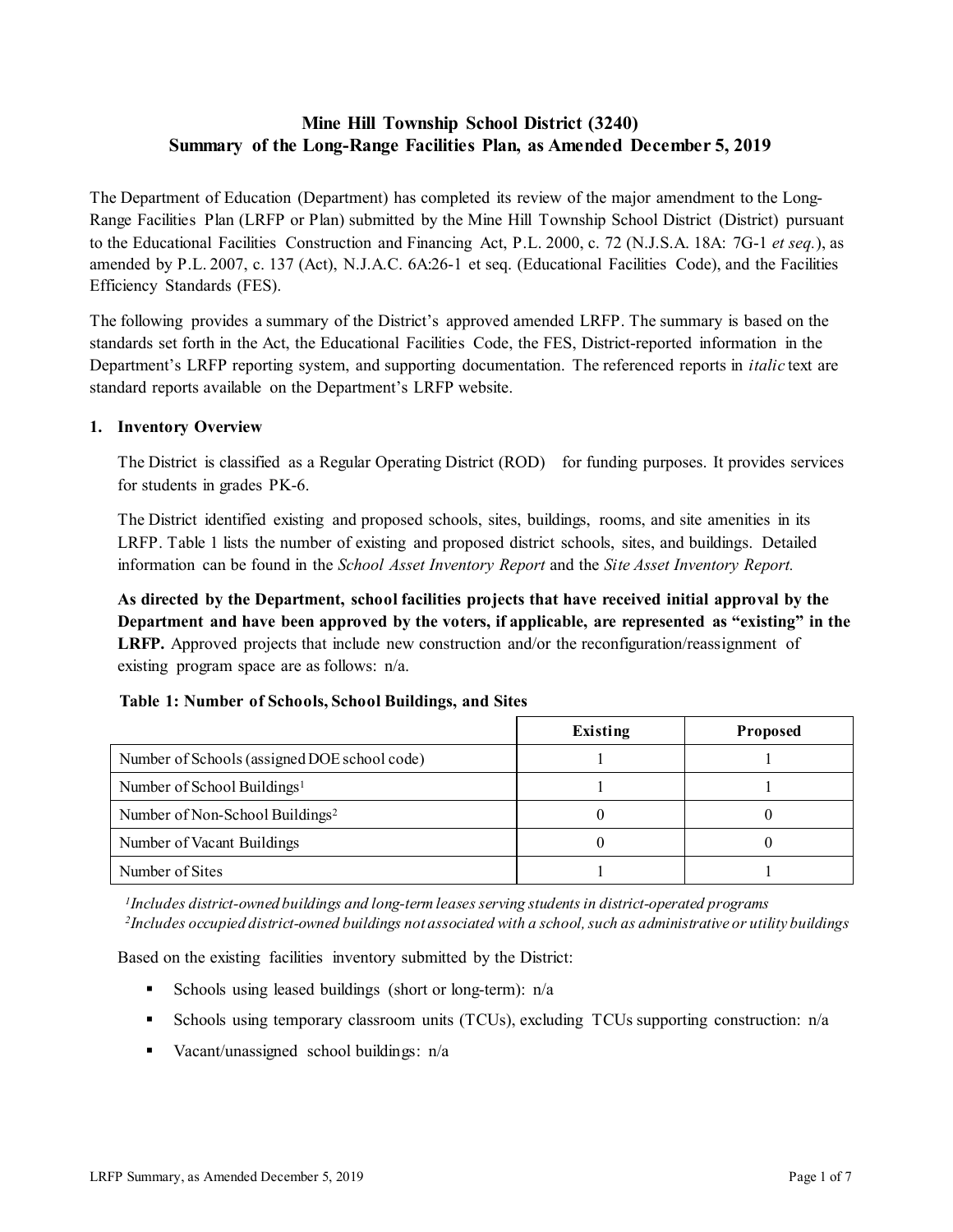**FINDINGS** The Department has determined that the proposed inventory is adequate for approval of the District's LRFP amendment. However, the LRFP determination does not imply approval of an individual school facilities project listed within the LRFP; the District must submit individual project applications for project approval.

## **2. District Enrollments**

The District determined the number of students, or "proposed enrollments," to be accommodated for LRFP planning purposes on a district-wide basis and in each school.

The Department minimally requires the submission of a standard cohort-survival projection using historic enrollment data from the Application for School State Aid (ASSA) or NJ Smart. The cohort-survival method projection method forecasts future students based upon the survival of the existing student population as it moves from grade to grade. A survival ratio of less than 1.00 indicates a loss of students, while a survival ratio of more than 1.00 indicates the class size is increasing. For example, if a survival ratio tracking first to second grade is computed to be 1.05, the grade size is increasing by 5% from one year to the next. The cohort-survival projection methodology works well for communities with stable demographic conditions. Atypical events impacting housing or enrollments, such as an economic downturn that halts new housing construction or the opening of a charter or private school, typically makes a cohort-survival projection less reliable.

## **Proposed enrollments are based on a standard cohort-survival enrollment projection.**

Adequate supporting documentation was submitted to the Department to justify the proposed enrollments. Table 2 provides a comparison of existing and projected enrollments. All totals include special education students.

|                              | <b>Existing Enrollments</b> | <b>District Proposed Enrollments</b> |  |  |
|------------------------------|-----------------------------|--------------------------------------|--|--|
| <b>Grades</b>                | 2018-19                     | 2023-24                              |  |  |
| PK (excl. private providers) | 19                          | 24                                   |  |  |
| Grades K-5                   | 286                         | 320                                  |  |  |
| Grades 6-8                   | 40                          | 50                                   |  |  |
| Grades 9-12                  |                             |                                      |  |  |
| <b>Totals K-12</b>           | 345                         | 394                                  |  |  |

## **Table 2: Enrollments**

**FINDINGS** The Department has determined the District's proposed enrollments to be acceptable for approval of the District's LRFP amendment. The Department will require a current enrollment projection at the time an application for a school facilities project is submitted incorporating the District's most recent enrollments in order to verify that the LRFP's planned capacity is appropriate for the updated enrollments.

## **3. District Practices Capacity**

Based on information provided in the room inventories, *District Practices Capacity* was calculated for each school building to determine whether adequate capacity is proposed for the projected enrollments based on district scheduling and class size practices. The capacity totals assume instructional buildings can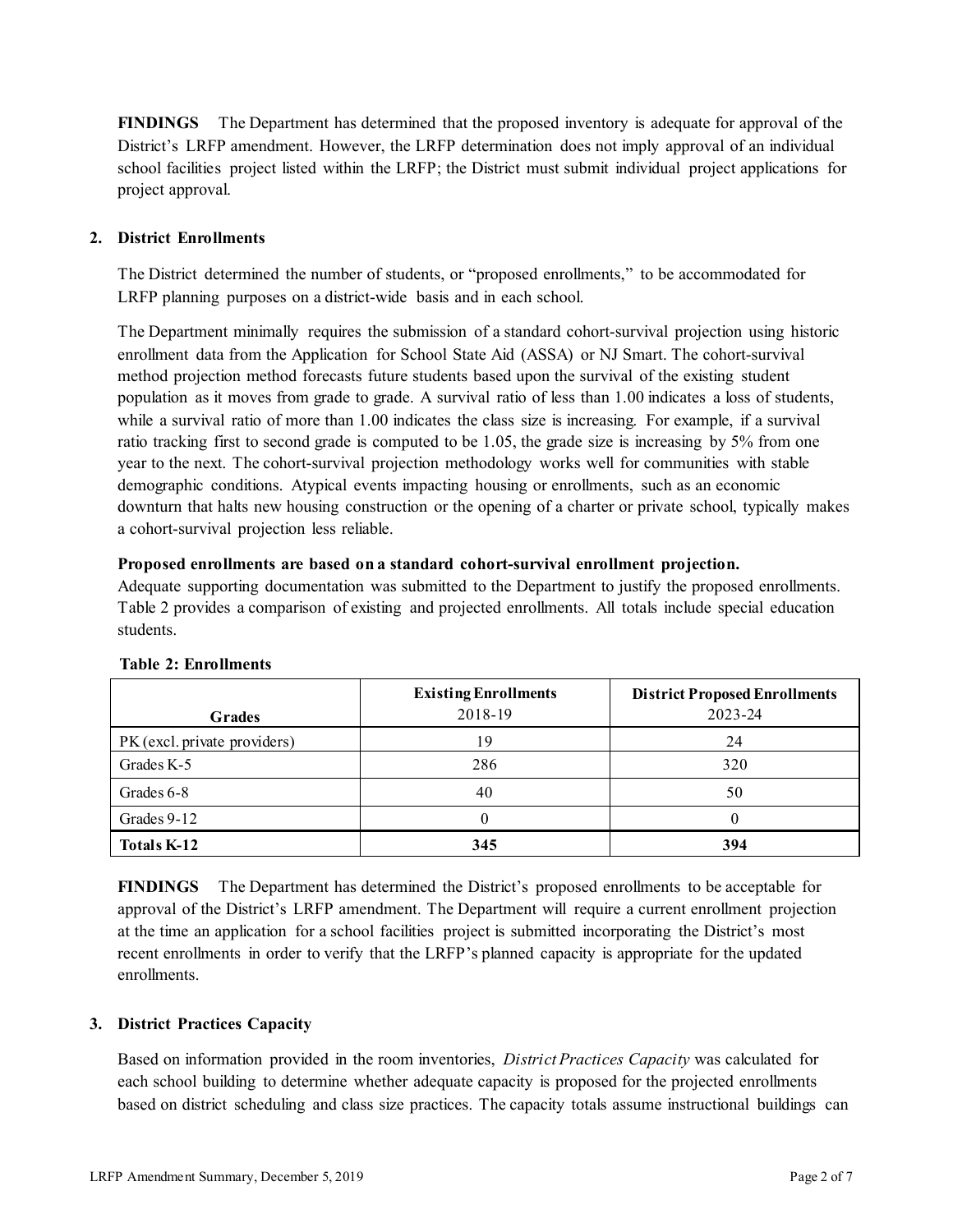be fully utilized regardless of school sending areas, transportation, and other operational issues. The calculations only consider district-owned buildings and long-term leases; short term leases and temporary buildings are excluded. A capacity utilization factor of 90% for classrooms serving grades K-8 and 85% for classrooms serving grades 9-12 is applied in accordance with the FES. No capacity utilization factor is applied to preschool classrooms.

In certain cases, districts may achieve adequate District Practices Capacity to accommodate enrollments but provide inadequate square feet per student in accordance with the FES, resulting in educational adequacy issues and "Unhoused Students." Unhoused students are considered in the "Functional Capacity" calculations used to determine potential State support for school facilities projects and are analyzed in Section 4.

Table 3 provides a summary of proposed enrollments and existing and proposed District-wide capacities. Detailed information can be found in the LRFP website reports titled *FES and District Practices Capacity Report, Existing Rooms Inventory Report, and Proposed Rooms Inventory Report.*

| <b>Grades</b>          | <b>Proposed</b><br><b>Enrollments</b> | Existing<br><b>District</b><br><b>Practices</b><br>Capacity | Existing<br>Deviation* | Proposed<br><b>District</b><br><b>Practices</b><br>Capacity | <b>Proposed</b><br>Deviation* |
|------------------------|---------------------------------------|-------------------------------------------------------------|------------------------|-------------------------------------------------------------|-------------------------------|
| Elementary ( $PK-5$ )  | 344                                   | 378.81                                                      | 34.81                  | 378.81                                                      | 34.81                         |
| Middle $(6-8)$         | 50                                    | 59.19                                                       | 9.19                   | 59.19                                                       | 9.19                          |
| High $(9-12)$          | $\theta$                              | 0.00                                                        | $0.00\,$               | 0.00                                                        | 0.00                          |
| <b>District Totals</b> | 394                                   | 438.00                                                      | 44.00                  | 438.00                                                      | 44.00                         |

**Table 3: District Practices Capacity Analysis**

*\* Positive numbers signify surplus capacity; negative numbers signify inadequate capacity. Negative values for District Practices capacity are acceptable for approvalif proposed enrollments do not exceed 100% capacity utilization.*

Considerations:

- Based on the proposed enrollments and existing room inventories, the District is projected to have inadequate capacity for the following grade groups, assuming all school buildings can be fully utilized: n/a
- Adequate justification has been provided by the District if the proposed capacity for a school significantly deviates from the proposed enrollments. Generally, surplus capacity is acceptable for LRFP approval if additional capacity is not proposed through new construction.

**FINDINGS**The Department has determined that proposed District capacity, in accordance with the proposed enrollments, is adequate for approval of the District's LRFP amendment. The Department will require a current enrollment projection at the time an application for a school facilities project is submitted, incorporating the District's most recent Fall Enrollment Report, in order to verify that the LRFP's planned capacity meets the District's updated enrollments.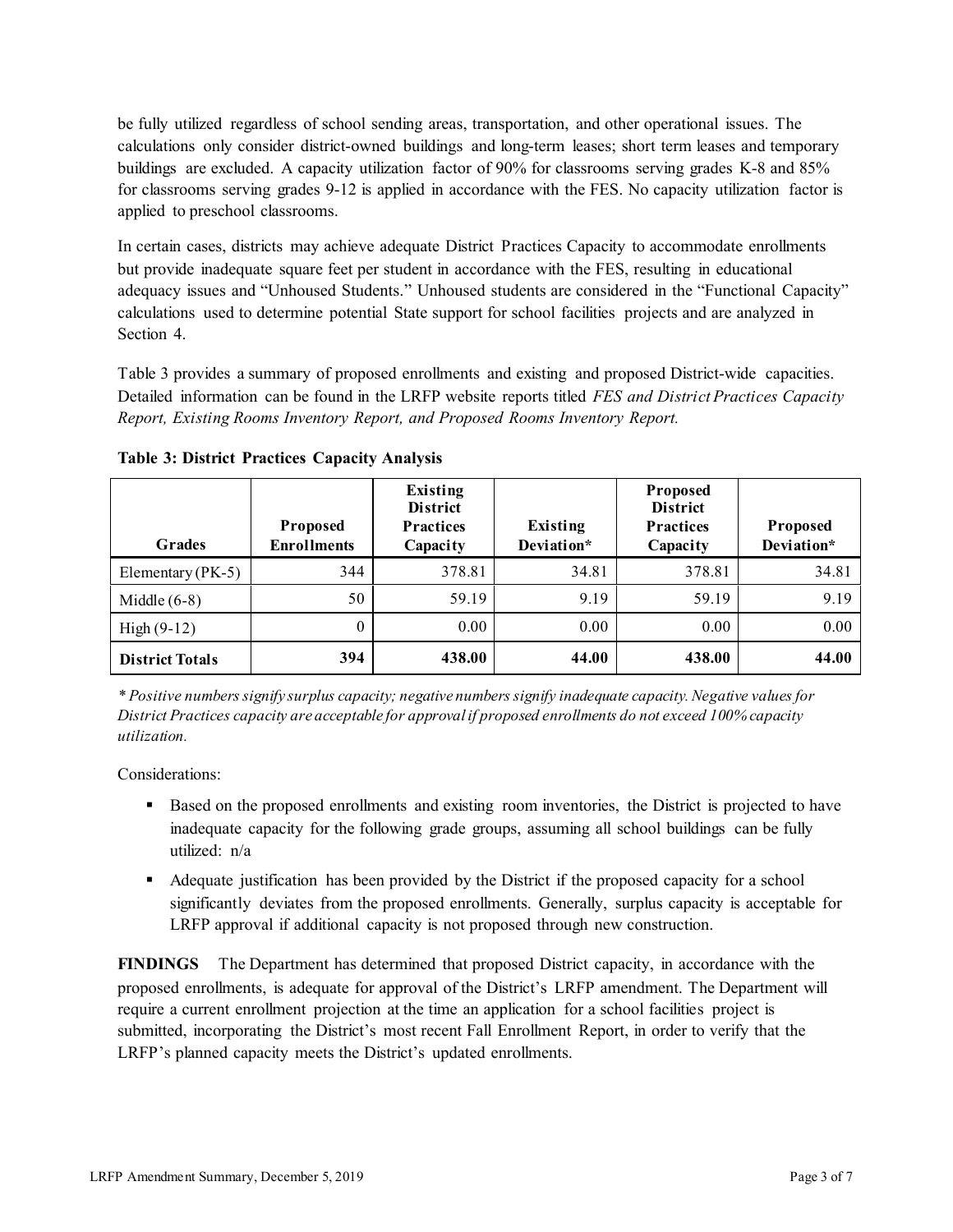## **4. New Construction Funding Eligibility**

*Functional Capacity* was calculated and compared to the proposed enrollments to provide a preliminary estimate of Unhoused Students and new construction funding eligibility.

*Functional Capacity* is the adjusted gross square footage of a school building *(total gross square feet minus excluded space)* divided by the minimum area allowance per full-time equivalent student for the grade level contained therein. *Unhoused Students* is the number of students projected to be enrolled in the District that exceeds the Functional Capacity of the District's schools pursuant to N.J.A.C. 6A:26-2.2(c). *Excluded Square Feet* includes (1) square footage exceeding the FES for any pre-kindergarten, kindergarten, general education, or self-contained special education classroom; (2) grossing factor square footage *(corridors, stairs, mechanical rooms, etc.)* that exceeds the FES allowance, and (3) square feet proposed to be demolished or discontinued from use. Excluded square feet may be revised during the review process for individual school facilities projects.

Table 4 provides a preliminary assessment of the Functional Capacity, Unhoused Students, and Estimated Maximum Approved Area for Unhoused Students for each FES grade group. The calculations exclude temporary facilities and short-term leased buildings. School buildings proposed for whole or partial demolition or reassignment to a non-school use are excluded from the calculations pending project application review. If a building is proposed to be reassigned to a different school, the square footage is applied to the proposed grades after reassignment. Buildings that are not assigned to a school are excluded from the calculations. In addition, only preschool students eligible for state funding (former ECPA students) are included. Detailed information concerning the calculations can be found in the *Functional Capacity and Unhoused Students Report* and the *Excluded Square Footage Report.*

|                                                | <b>PK/K-5</b> | $6 - 8$ | $9 - 12$ | <b>Total</b> |
|------------------------------------------------|---------------|---------|----------|--------------|
| PK Eligible Students/K-12 Proposed Enrollments | 320           | 50      | 0        |              |
| FES Area Allowance (SF/student)                | 125.00        | 134.00  | 151.00   |              |
| Prior to Completion of Proposed Work:          |               |         |          |              |
| <b>Existing Gross Square Feet</b>              | 47,233        | 7,380   | $\theta$ | 54,613       |
| Adjusted Gross Square Feet                     | 46,568        | 7,276   | $\theta$ | 53,844       |
| <b>Adjusted Functional Capacity</b>            | 368.96        | 57.65   | 0.00     |              |
| <b>Unhoused Students</b>                       | 0.00          | 0.00    | 0.00     |              |
| Est. Max. Area for Unhoused Students           | 0.00          | 0.00    | 0.00     |              |
| <b>After Completion of Proposed Work:</b>      |               |         |          |              |
| Gross Square Feet                              | 47,233        | 7,380   | $\theta$ | 54,613       |
| New Gross Square Feet                          | 0             | 0       | $\theta$ | $\theta$     |
| Adjusted Gross Square Feet                     | 46,568        | 7,276   | $\Omega$ | 53,844       |
| <b>Functional Capacity</b>                     | 368.96        | 57.65   | 0.00     |              |
| Unhoused Students after Construction           | 0.00          | 0.00    | 0.00     |              |
| Est. Max. Area Remaining                       | 0.00          | 0.00    | 0.00     |              |

|  | Table 4: Estimated Maximum Approved Area for Unhoused Students |  |  |  |
|--|----------------------------------------------------------------|--|--|--|
|  |                                                                |  |  |  |

Facilities used for non-instructional or non-educational purposes are ineligible for State support under the Act. However, projects for such facilities shall be reviewed by the Department to determine whether they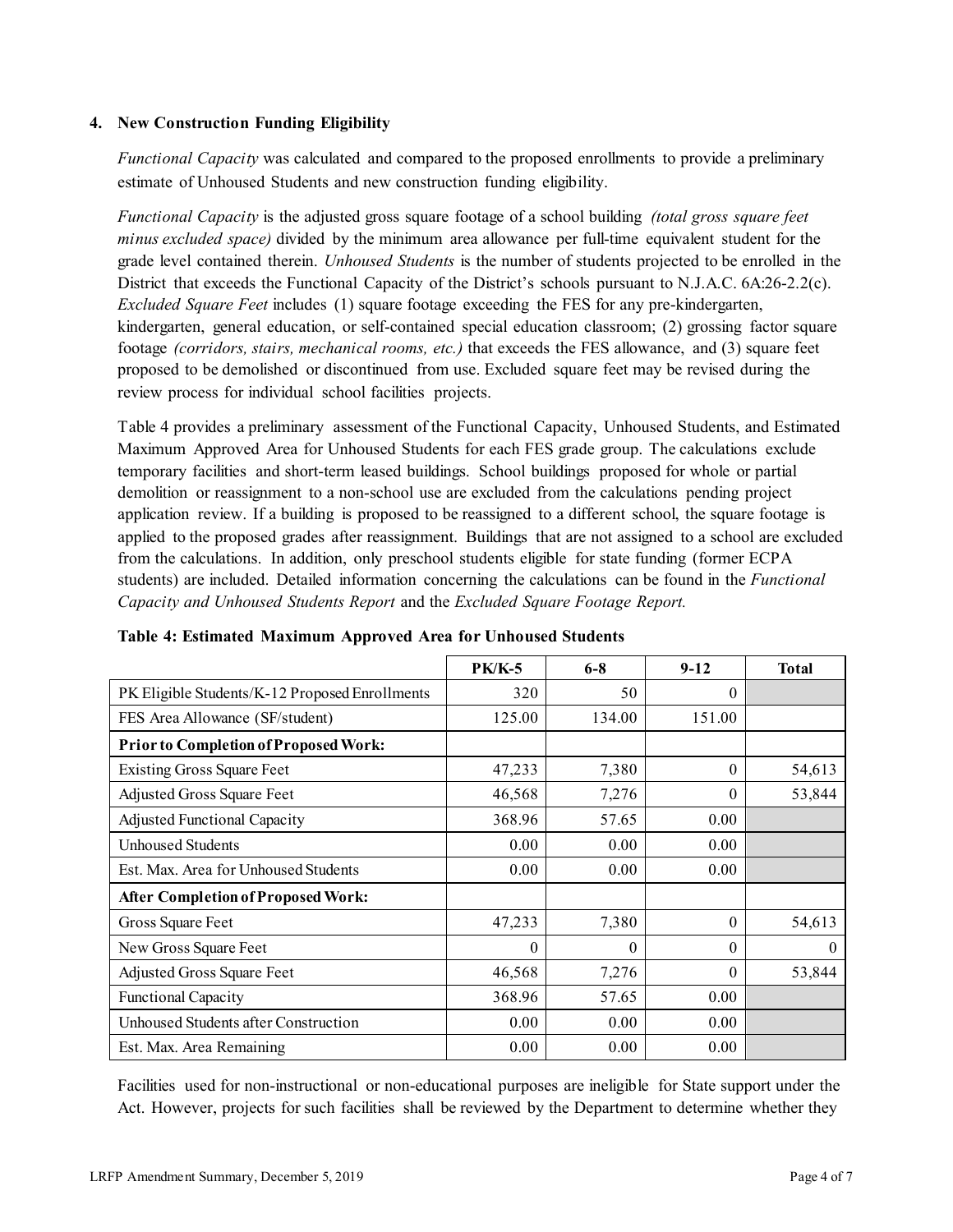are consistent with the District's LRFP and whether the facility, if it is to house students (full or part time) conforms to educational adequacy requirements. These projects shall conform to all applicable statutes and regulations.

Estimated costs represented in the LRFP by the District are for capital planning purposes only. The estimates are not intended to represent preliminary eligible costs or final eligible costs of approved school facilities projects.

Considerations:

- The District does not have approved projects pending completion, as noted in Section 1, that impact the Functional Capacity calculations.
- The Functional Capacity calculations *exclude* square feet proposed for demolition or discontinuation for the following FES grade groups and school buildings pending a feasibility study and project review: n/a.
- Based on the preliminary assessment, the District has Unhoused Students prior to the completion of proposed work for the following FES grade groups: n/a.
- New construction is proposed for the following FES grade groups:  $n/a$ .
- Proposed new construction exceeds the estimated maximum area allowance for Unhoused Students prior to the completion of the proposed work for the following grade groups: n/a.
- The District, based on the preliminary LRFP assessment, will not have Unhoused Students after completion of the proposed LRFP work. If the District is projected to have Unhoused Students, adequate justification has been provided to confirm educational adequacy in accordance with Section 6 of this determination.

**FINDINGS** Functional Capacity and Unhoused Students calculated in the LRFP are preliminary estimates. Preliminary Eligible Costs (PEC) and Final Eligible Costs (FEC) will be included in the review process for specific school facilities projects. A feasibility study undertaken by the District is required if building demolition or replacement is proposed per N.J.A.C. 6A:26-2.3(b)(10).

## **5. Proposed Work**

The District assessed program space, capacity, and physical plant deficiencies to determine corrective actions. Capital maintenance, or *"system actions,"* address physical plant deficiencies due to operational, building code, and /or life cycle issues. Inventory changes, or *"inventory actions,*" add, alter, or eliminate sites, site amenities, buildings, and/or rooms.

The Act (N.J.S.A. 18A:7G-7b) provides that all school facilities shall be deemed suitable for rehabilitation unless a pre-construction evaluation undertaken by the District demonstrates to the satisfaction of the Commissioner that the structure might pose a risk to the safety of the occupants even after rehabilitation or that rehabilitation is not cost-effective. Pursuant to N.J.A.C. 6A:26-2.3(b)(10), the Commissioner may identify school facilities for which new construction is proposed in lieu of rehabilitation for which it appears from the information presented that new construction is justified, provided, however, that for such school facilities so identified, the District must submit a feasibility study as part of the application for the specific school facilities project. The cost of each proposed building replacement is compared to the cost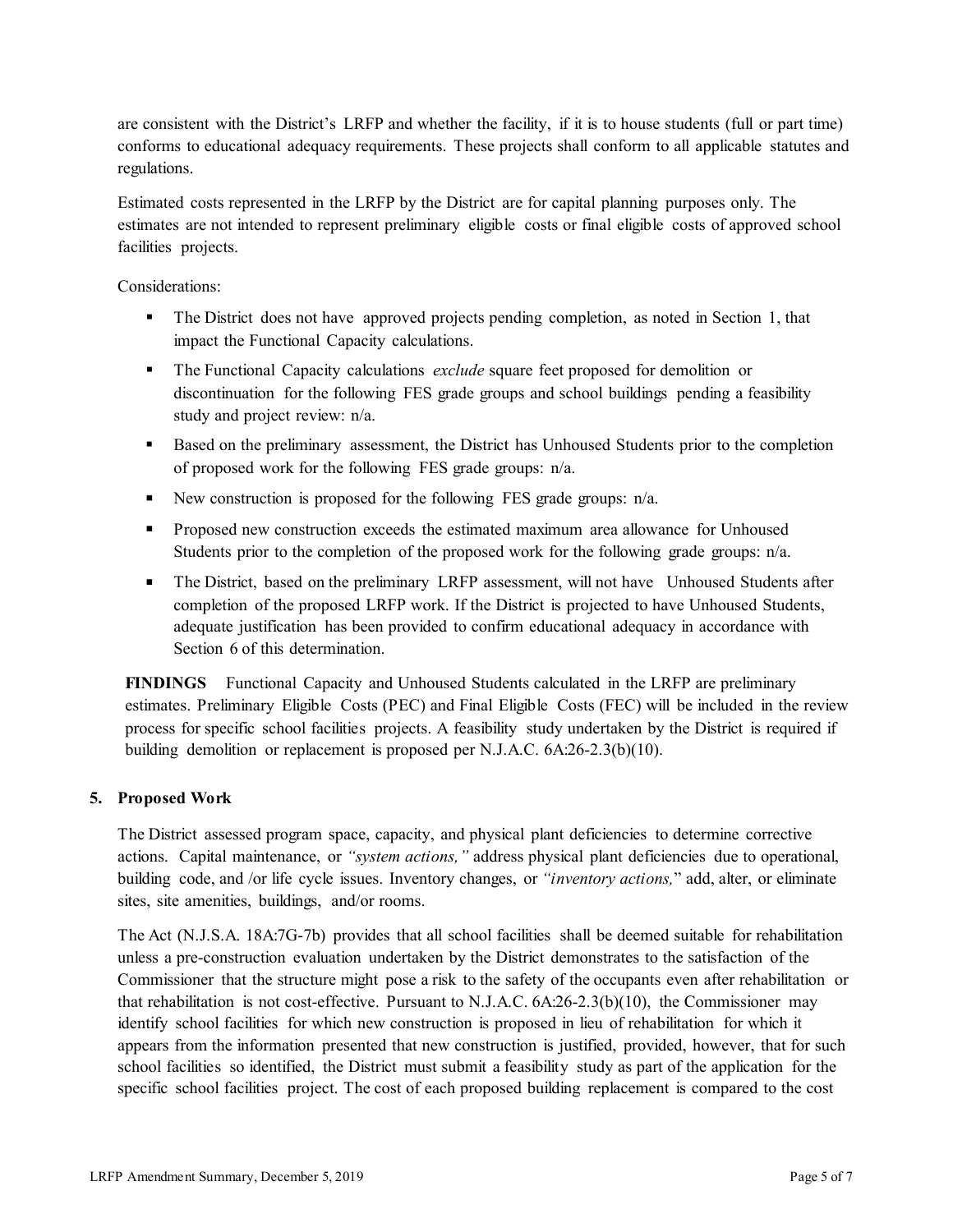of additions or rehabilitation required to eliminate health and safety deficiencies and to achieve the District's programmatic model.

Table 5 lists the scope of work proposed for each school based on the building(s) serving their student population. Proposed inventory changes are described in the LRFP website reports titled *"School Asset Inventory Report and "Proposed Room Inventory Report."* Information concerning proposed systems work, or capital maintenance can be found in the "LRFP Systems Actions Summary Report" .

With the completion of the proposed work, the following schools are proposed to be eliminated: n/a; the following schools are proposed to be added: n/a.

| <b>Proposed Scope of Work</b>                                                                  | <b>Applicable Schools</b>    |  |  |
|------------------------------------------------------------------------------------------------|------------------------------|--|--|
| Renovation only (no new construction)                                                          |                              |  |  |
| System actions only (no inventory actions)                                                     | Canfield Avenue School (030) |  |  |
| Existing inventory actions only (no systems actions)                                           | n/a                          |  |  |
| Systems and inventory changes                                                                  | n/a                          |  |  |
| <b>New construction</b>                                                                        |                              |  |  |
| Building addition only (no systems or existing inventory actions)                              | n/a                          |  |  |
| Renovation and building addition (system, existing inventory,<br>and new construction actions) | n/a                          |  |  |
| New building on existing site                                                                  | n/a                          |  |  |
| New building on new or expanded site                                                           | n/a                          |  |  |
| Site and building disposal (in addition to above scopes)                                       |                              |  |  |
| Partial building demolition                                                                    | n/a                          |  |  |
| Whole building demolition                                                                      | n/a                          |  |  |
| Site and building disposal or discontinuation of use                                           | n/a                          |  |  |

#### **Table 5. School Building Scope of Work**

**FINDINGS** The Department has determined that the proposed work is adequate for approval of the District's LRFP amendment. However, Department approval of proposed work in the LRFP does not imply the District may proceed with a school facilities project. The District must submit individual project applications with cost estimates for Department project approval. Both school facilities project approval and other capital project review require consistency with the District's approved LRFP.

## **6. Proposed Room Inventories and the Facilities Efficiency Standards**

The District's proposed school buildings were evaluated to assess general educational adequacy in terms of compliance with the FES area allowance pursuant to N.J.A.C. 6A:26-2.2 and 2.3.

District schools proposed to provide less square feet per student than the FES after the completion of proposed work as indicated in Table 5 are as follows: n/a

**FINDINGS** The Department has determined that the District's proposed room inventories are adequate for LRFP approval. If school(s) are proposed to provide less square feet per student than the FES area allowance, the District has provided justification indicating that the educational adequacy of the facility will not be adversely affected and has been granted an FES waiver by the Department pending project